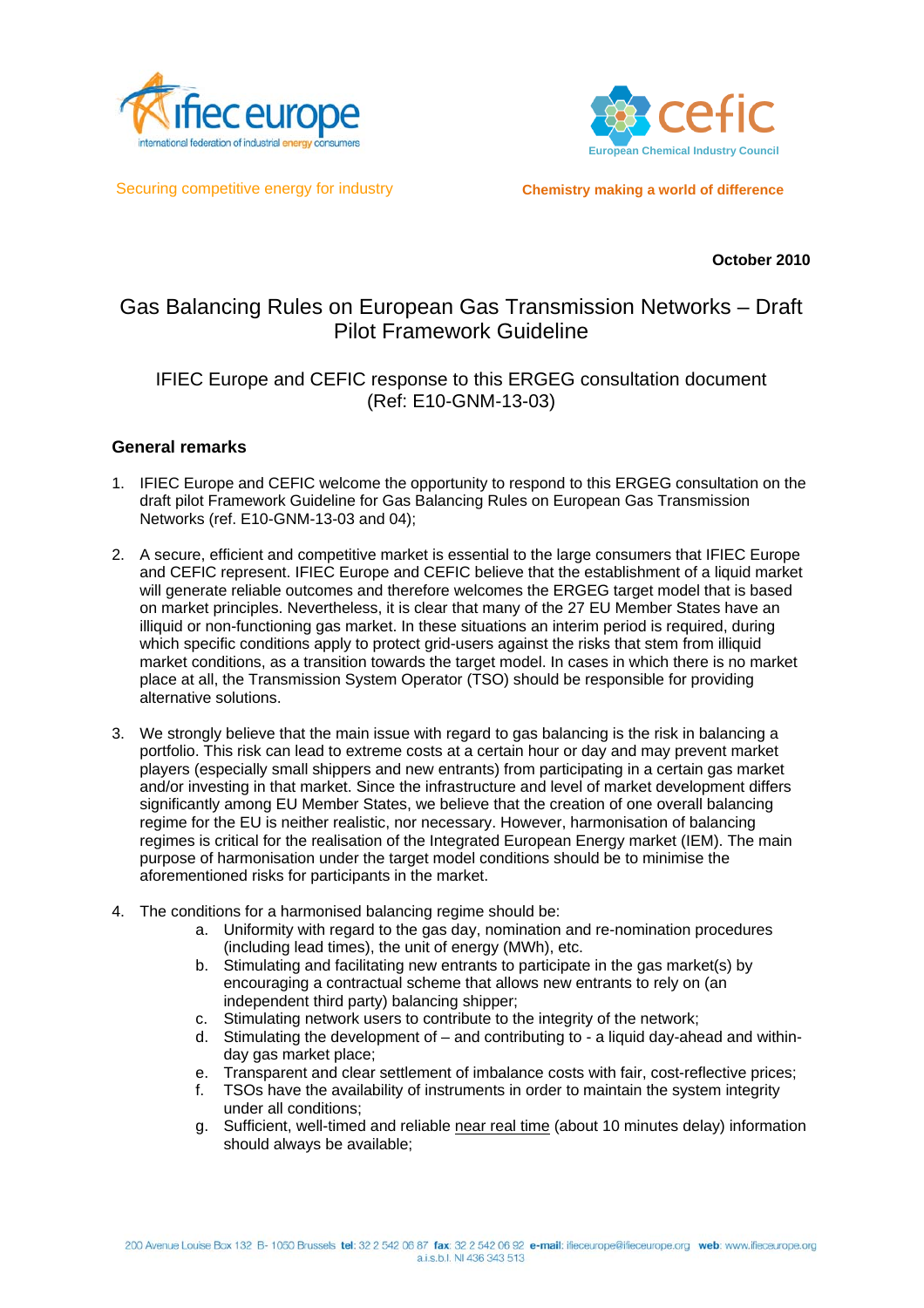



- h. There should be an incentive to reduce the number of balancing zones to a strict minimum. Exceptions to this rule only in case of justified reasons like physical congestion, to be judged by Acer;
- i. A necessary condition for balancing zones is the availability of liquid market places for balancing products that can be provided via Exchanges, OTC's or intraday markets.
- j. The network user must have access to transportation capacities between the virtual exchange point and the exit point;
- k. The system should be regulated and monitored in such a way that any type of abuse is prevented.

### **Issues**

Following our more general comments please find IFIEC Europe's and CEFIC's response to the more detailed questions

# **Problem identification, scope, definitions, purpose, policy objectives and compliance**

*Question 1: Do you agree that the problems identified in the problem identification chapter are the main ones? Are there additional problems that should be addressed within the gas balancing pilot framework guideline?* 

IFIEC Europe and CEFIC fully agree with the statement that balancing zones often favour incumbents and create obstacles for new entrants. The limited accesses to flexibility as well as the limited access to cross border transport capacity are vital advantages for any incumbent. These advantages help both maintain and gain market power in certain market zones where the incumbent is dominant and are therefore the pivotal supplier during many hours of the year.

IFIEC Europe and CEFIC agree with the target model that network users should have the ability and the incentive to balance their own gas inputs and off-takes as well as the ability to contribute to the balancing of the grid. The most efficient way to do that is through a market based system. In many existing balancing systems we see penalties for network users when they are long or short compared to the nomination. Penalties however raise costs but do not contribute to a more efficient working system, as network users cannot always prevent imbalances from occurring. Market incentives are more efficient and effective in that respect.

*Question 2: Do you agree with the scope (section 1) and objectives (section 3) of this pilot framework guideline? Are there policy issues that should, but are not currently addressed by the draft document?*  IFIEC Europe and CEFIC understand that the scope is to be defined by issues of cross border nature between market zones / balancing zones. Hence, this also might be within national borders where more than one balancing zone exists. If this understanding is correct, we agree with the scope. IFIEC Europe and CEFIC are in favour of creating one balancing zone per country and a subsequent gas (balancing) market place.

IFIEC Europe and CEFIC understand that the two main objectives of the pilot framework guideline are to move towards greater integration of EU energy markets and market-based balancing regimes. We agree with these objectives of the target model. We believe in markets as the most efficient way to generate reliable and efficient outcomes.

In the EU in 2010, we still face national markets with incumbents dominating these national markets. The interest of network users -in particular of the new entrants and the end-users of natural gas- is the access to sufficient transport capacity and the availability of flexibility instruments. The gas balancing framework guidelines must ensure a level playing field for all balancing parties, including new entrants.

*Question 3: In your view, should the European network code for gas balancing lead to an amendment of national balancing rules? If so, how detailed should the European target model be?*  IFIEC Europe and CEFIC believe that the creation of one overall European Balancing Regime is not realistic as long as separate balancing zones based on regional or national infrastructure characteristics, as well as different market conditions, continue to exist. However, harmonising balancing rules in the different markets is highly crucial to the realisation of the IEM.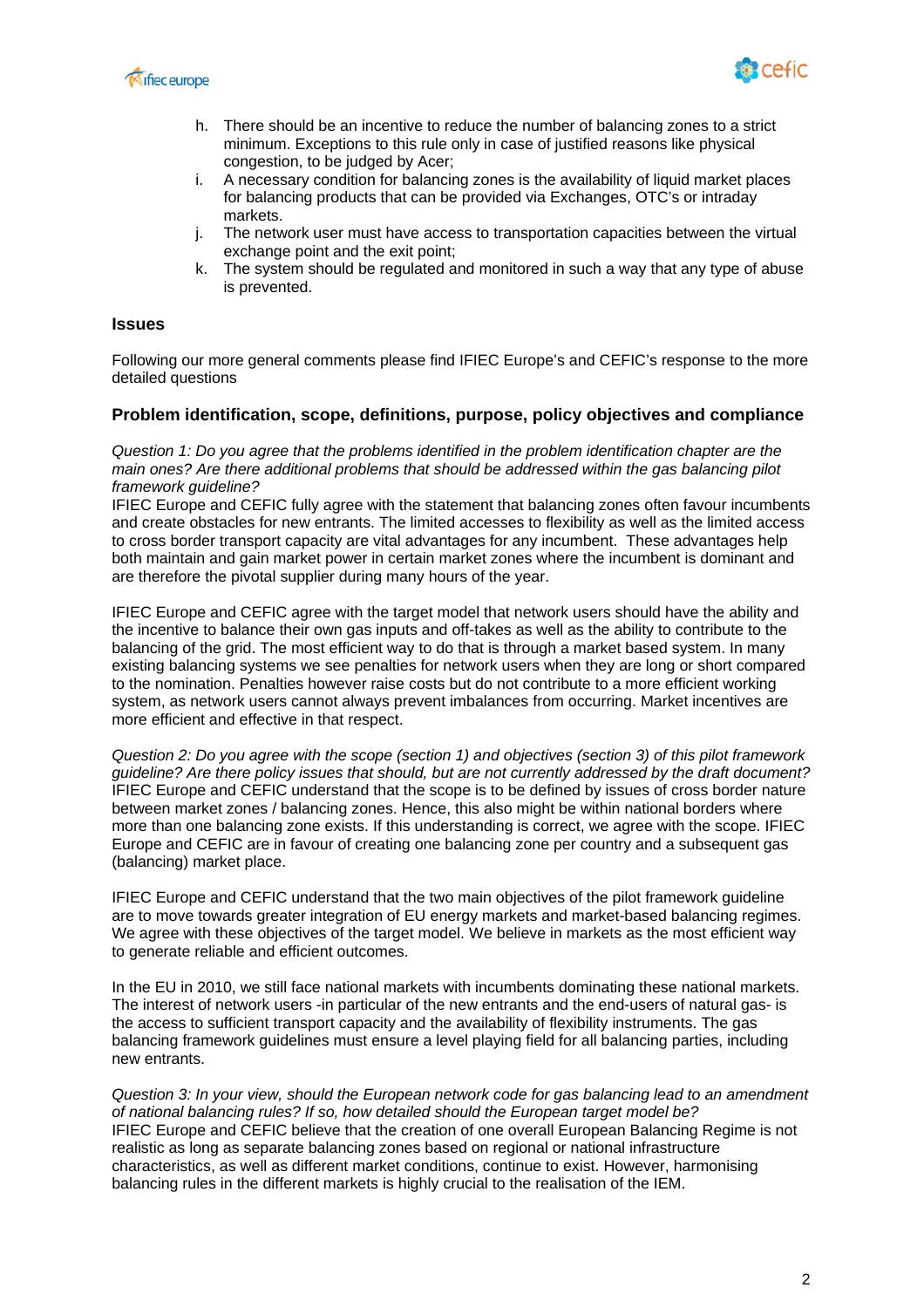



As balancing regimes in different regions and Member States differ a lot, harmonisation must lead to the amendment of national balancing rules, however the amount of amendment is difficult to point at this moment. Member States cannot be expected to change their infrastructure in an inefficient way just to meet a certain level of compatibility. Any amendments o national balancing zones should deliver incentives for market parties to invest in infrastructure (for instance storage) and instruments to optimise their portfolio. Harmonisation of balancing rules should mitigate risks of trading across borders and provide incentives for new entrants and small market players to optimise their portfolio in materialising cross border opportunities, such as price arbitrage opportunities.

### *Question 4: Do you agree with the approach of defining a target model for the network code and allowing interim steps subject to NRA approval?*

IFIEC Europe and CEFIC believe it to be inevitable that a transitional period will be required to bridge the transition from the current situation in a specific balancing zone to the agreed harmonised target model. Market parties need to adapt to the new regime by changing the portfolio policy, in investing in instruments, and in changing the portfolio management. In some cases new infrastructure has to be planned and realised. In other cases a market place has to be established and / or developed. These situations would justify interim steps, which MUST BE subject to the National Regulatory Authorities (NRA's) approval in order to prevent any type of abuse. In order to prevent these interim solutions creating obstacles for realising the target model, it is necessary to establish a clear set of criteria with a set of interim solutions that must be fulfilled. NRA's must then report these interim solutions to ACER, and to have ACER to monitor compliance of the interim solutions within the criteria set.

### *Question 5: What timescale is needed to implement the provisions in the target model outlined in Part II after the network code is adopted? Is 12 months (as in section 10) appropriate or should it be shorter or longer?*

After the network code is adopted, taking into account that interim steps are part of the code, an implementation period of 12 months should be sufficient in order to take the measures as mentioned under question 4, including ICT-operations and training of staff, traders, process engineers, etc. A shorter period is not likely to be realistic; a longer period is not to be preferred from a market development perspective. If a market place is totally lacking, an implementation period of 12 months is too short. In those cases, a maximum period of 3 years seems to be appropriate however dependent on the available infrastructure and required investments. A longer period will discourage the sense of urgency and will lead to extra (transition) costs.

*Question 6: Should the pilot framework guideline be more specific regarding the purpose and policy objectives for network codes (section 3), in particular areas including nomination procedures?* As imbalance is the difference between the nomination and the actual realisation, nomination procedures are the starting point and should be taken into account. An example is the harmonisation of the gas day and hence the closing hour of the day ahead nominations.

*Question 7: With reference to section 3 (proposed policy objectives), do you have comments on how Article 21 of the Gas Regulation 715/2009 should be reflected in the gas balancing network code?*  IFIEC Europe and CEFIC agree with the proposed policy objectives. We would like to put emphasis on the need for sufficient, well timed and reliable near real time information. Without this information, a liquid market will never develop and network users will not be able to contribute to the integrity of the system in an efficient way. The out coming costs for imbalance would than be inefficient and gas balancing would remain a risk for network users, hence not leading to the so preferred supranational gas market.

# **The role of network users and TSOs**

### *Question 8: Is it necessary to have a harmonised approach to the network user and TSO roles regarding gas balancing?*

IFIEC Europe and CEFIC believe a harmonised approach with regard to the roles of TSOs and network users is essential. In order to develop a liquid gas / balancing market, the trading of flexibility should preferably take place on that market and as little as possible through TSOs instruments. TSOs at the opposite side of a border might have different opinions and interests, e.g. as a result of the differences in their infrastructures (available line pack, access to storage, etc.). These phenomena require principles, set in rules that are transparent and harmonised.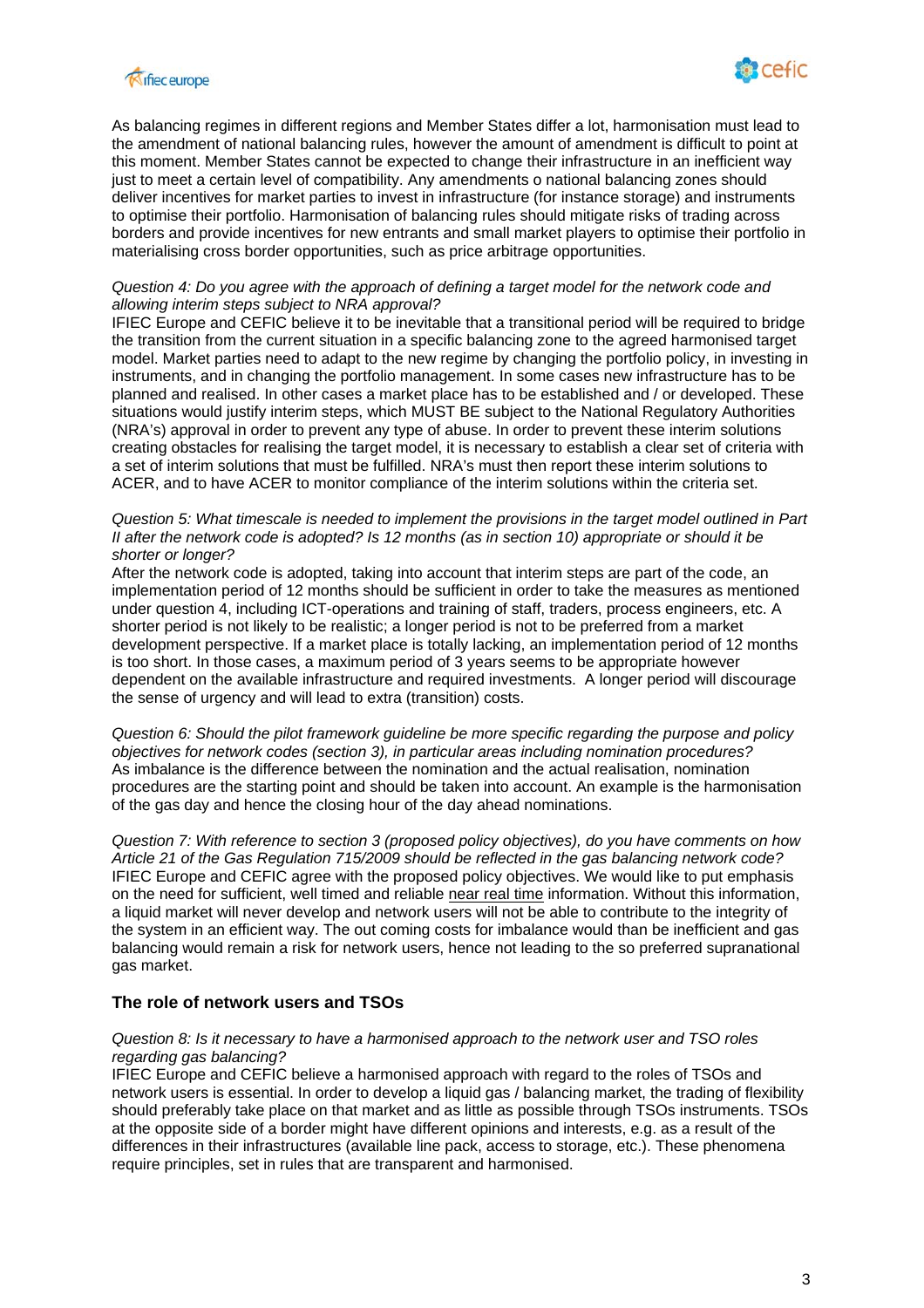



### *Question 9: What are your views on the proposals for the target model to be reducing the need for TSOs to undertake balancing activities?*

In order to develop a liquid gas / balancing market, the trading of flexibility should preferably take place on that market with as little as possible TSOs interference. However, the TSOs should maintain responsibility for system integrity and hence should manage the residual imbalance that is resulting after market parties have traded their imbalances in the market. If a liquid day-ahead and within-day market place has not developed yet, actions should be taken aiming at such a development. For the interim or transition period, other mechanisms shall be put in place, in which the TSOs might have a larger role. The first alternative is a market based balancing system where parties sell or buy gas with the purpose of balancing their portfolios. The last alternative should be the TSO contracting the required flexibility for a year, as this is very inefficient and hence raises the costs of network users. The only party making a large profit in this situation is the incumbent having access to the required flexibility.

*Question 10: Is it appropriate for the target model to impose within-day constraints on network users? If so, should such constraints be imposed on all network users or only on certain groups of network users? If within-day constraints should only be imposed on certain groups of network users, which ones are these? How could this be justified?* 

In general IFIEC Europe and CEFIC are not in favour of imposing within-day constraints to whatever party. The system must be based on the principle that users who are causing the imbalance also pay their share of the imbalance costs (polluter pays principle). In case of constraints, for example when particular users (like highly modulated users) generate constraints or extra-costs on the network, then the TSO or National Authority should be able to impose particular operational and financial rules to these users. These constraints must be temporary.

### *Question 11: Is balancing against a pre-determined off-take profile a useful interim step?*  IFIEC Europe and CEFIC believe this interim step will not function. Balancing against a predetermined off-take profile only refers to a situation of non-metered customers. An important condition for a balancing system is that players can anticipate imbalances. Network-users need to have access to (near) real time information.

*Question 12: Should TSOs have the option to sell flexibility provided by the gas transmission pipelines system (line pack) subject to the NRA's approval? If so, should this be mandatory?*  IFIEC Europe and CEFIC believe that line pack can be made available to the market, but only with the restriction that the risks with regard to the integrity of the system (security of supply) are not put at stake. It MUST BE the NRA that judges the approval of such conditions. The provision of line pack should not be mandatory as in some Member States the line pack might be short and too risky to be provided to the market. There shall be a difference between the months of the year, with the winter months reflecting the tightest situation.

### *Question 13: Should the target model enable TSOs to provide tolerances to market participants for free or should this be an interim step?*

The provision of free tolerances should remain. As a target, IFIEC and CEFIC wish that a liquid market will be in place for all balancing zones and thus enables each user to buy all the flexibility needed. However, the TSOs benefit from their own flexibility tools (for example line pack) that they use to maintain the network within acceptable limits. This operational flexibility is part of the network normal usage and should remain provided for free to network users, either as individual tolerance or as a pooled tolerance (for example in the case of the cumulative system).

# **TSO obligations on information provision**

*Question 14: Are there any additional information requirements that you believe should be included? In particular, should the pilot framework guideline oblige TSOs to provide information beyond the requirements set out in the revised Article 21 and Chapter 3 of Annex 1 to Regulation (EC) No 715/2009 (as recently approved through comitology)? If so, please provide details?*  Two types of information are crucial:

1. Portfolio of the network user: sufficient, well timed and reliable near real time information on the portfolio of the network user (Portfolio Imbalance Signal), available for the specific network user. This user may decide to contract a shipper/supplier that manages his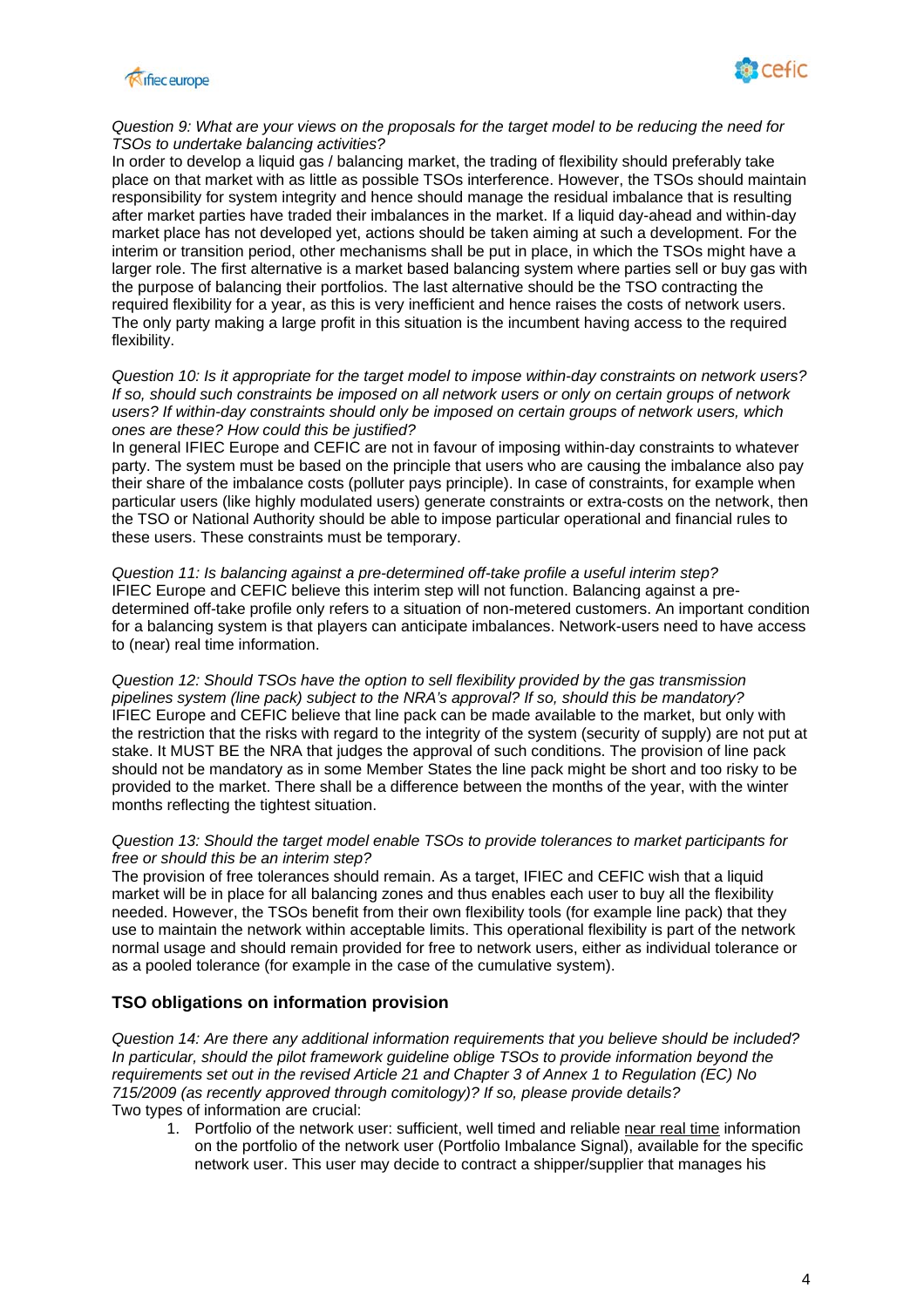



portfolio and hence the shipper/supplier will receive the required information with regard to the portfolio from this user;

2. Network integrity: sufficient, well timed and reliable near real time information on the TSOs network system as a whole (Network Imbalance Signal), available for all network users.

In the information requirements it is important for the TSO to know at every moment the position of the network (pressure, imbalance), as it is important for the network user to know its own position.

### *Question 15: What are the benefits and disadvantages of TSOs providing network users with system information?*

The TSO should be the independent network operator, facilitating all network users. That is their core business and should be realised in a fair, non-discriminatory and transparent way. If network users require information that is necessary for their operations, this information should be generated and be made public, unless it can be made clear that the network user is not entitled to receive the information. The extra costs for the generation and distribution of this information will be shared by the network users from the benefits they have. This is not a matter of disadvantage versus benefit.

*Question 16: What are the costs of TSOs providing network users with system information? How do these compare against the benefits and/ or disadvantages?*  See our answer to question 15.

# **Balancing periods**

l

*Question 17: What are your views on our assessment of the policy options?*  IFIEC Europe and CEFIC support the recommendation of ERGEG to reduce the balancing actions required by the TSO as much as possible. In line with ERGEG we conclude that this may best be achieved only through a liquid day-ahead and within-day gas market, sufficient information for market participants and imbalance charges which provide network users with appropriate incentives to balance their portfolio.

Moreover, we recommend starting closer examinations (for example) relating to the operational part of the policy options. In these examinations, questions can be addressed like the role large end-users can play on the imbalance market, or will the imbalance market in fact be dedicated for the incumbents or large energy companies/shippers?

*Question 18: Are there relevant additional policy options on balancing periods, which have not been considered in this section? Should these be considered going forward?*  Not at first sight, but it is likely that a deeper assessment of the policy options will create additional options.

*Question 19: Is it necessary to harmonise balancing periods? If so, what are the benefits of a regional or pan-European harmonised balancing period? If not, why is it not necessary? Please explain your answer.* 

Harmonization of the balancing system could facilitate more cross border capacity and stimulate international trade. Moreover larger balancing zones will provide lower flexibility- and balancing costs.

### *Question 20: If you agree with a harmonised balancing period, what do you consider is the appropriate length of the balancing period?*

IFIEC Europe and CEFIC believe that one single balancing period for all regions does not reflect reality. In this regard, we would like to draw attention to the KEMA study on Methodologies for Gas Transmission Network Tariffs and Gas Balancing Fees in Europe carried out on behalf of DG TREN<sup>1</sup>. Here it was concluded that most Member States indeed formally apply for a daily balancing period. However, it was also stated that it is important to clearly differentiate between the formal and effective balancing period, in particular as various countries have combined a notional daily balancing period with additional hourly and/or cumulative constraints. According to the study this may effectively create a system that more closely resembles the use of hourly or at least sub-daily rather than daily balancing periods (ref. page 93). In some zones end-users prefer daily balancing; in other zones a cumulative system is more appropriate. The optimal system should in principle allow both options as

http://www.energy-community.org/pls/portal/docs/736177.PDF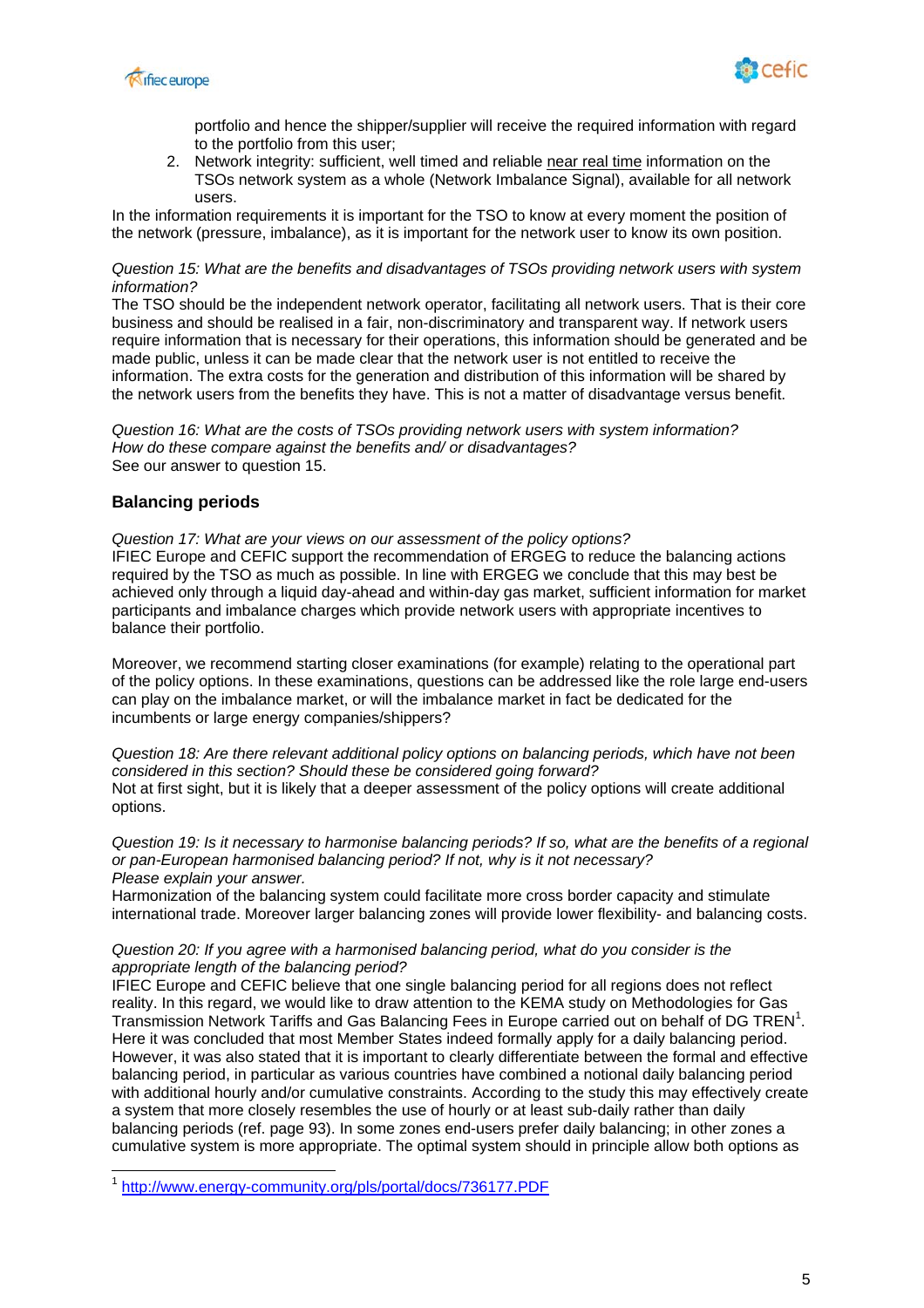



the right balancing period will depend for a large part on the different physical circumstances in different zones. The guiding principles of the decision process for the balancing period are:

- Supporting a liquid market based system
- Must encourage the development of competition
- Network-users are primarily responsible for imbalances
- Available flexibility of the system (i.e. line pack) should be available to all network users disposal, for free
- Most cost efficient
- Avoiding free riders behaviour
- Level playing field for all network users
- Compliant with 'polluter pays' principle
- Cost related incentives to keep the system in balance
- Simple and transparent
- Not hindering cross border trade of commodity and flexibility

For those zones where market based balancing systems are lacking enough liquidity and/or are dominated by incumbents, a cost based system controlled by the regulator might be a cost efficient interim solution.

*Question 21: Do you agree with the target model? (Please explain your answer).*  See our answer to question 20.

*Question 22: What would be the costs of implementing the target model in (and beyond) your Member State or balancing zones(s) (as the case may be)?* 

A very interesting question that needs to be investigated in more detail by a transparent and broadly based study. In this stage this question is beyond the knowledge and expertise of IFIEC Europe and CEFIC.

# **TSO buying and selling of flexible gas and balancing services**

*Question 23: Do you agree with our assessment of the policy options?* 

TSOs should not procure balancing gas in a balancing system in which network users are responsible for their imbalance and have to take actions to avoid imbalances charges. In this system the TSO acts as a service provider to settle imbalances between players. Procurement of balancing gas by TSOs is only for situations where they act as suppliers of last resort to safeguard the integrity of the grids.

*Question 24: Do you agree with the target model? (Please give reasons). If so, what do you consider are the benefits and disadvantages of the target model?*  See answer question 23.

*Question 25: What are the costs of implementing the target model in your Member State?*  This question is beyond the knowledge and expertise of IFIEC Europe and CEFIC.

*Question 26: What interim steps, if any, may be needed in your Member State or balancing zone(s)?*  No response

*Question 27: Is it appropriate for balancing platforms to be part of the target model subject to NRA approval, even where markets are sufficiently liquid to enable TSO procurement on wholesale markets?* 

No, it is considered to be an alternative if a liquid gas market is not in place.

*Question 28: Is it appropriate for TSOs to procure balancing services on the wholesale market and/or or is appropriate for these to be procured on the balancing platform? Should TSOs be permitted to reserve long-term contracts for flexible gas and/ or associated capacity for this purpose?*  Key is a minimum role of the TSOs in gas balancing and maintaining the network integrity. The measures taken should be efficient resulting in low risks and efficient costs. In that perspective the TSO should not be forbidden, but incentives should be placed to ensure the TSOs act efficiently.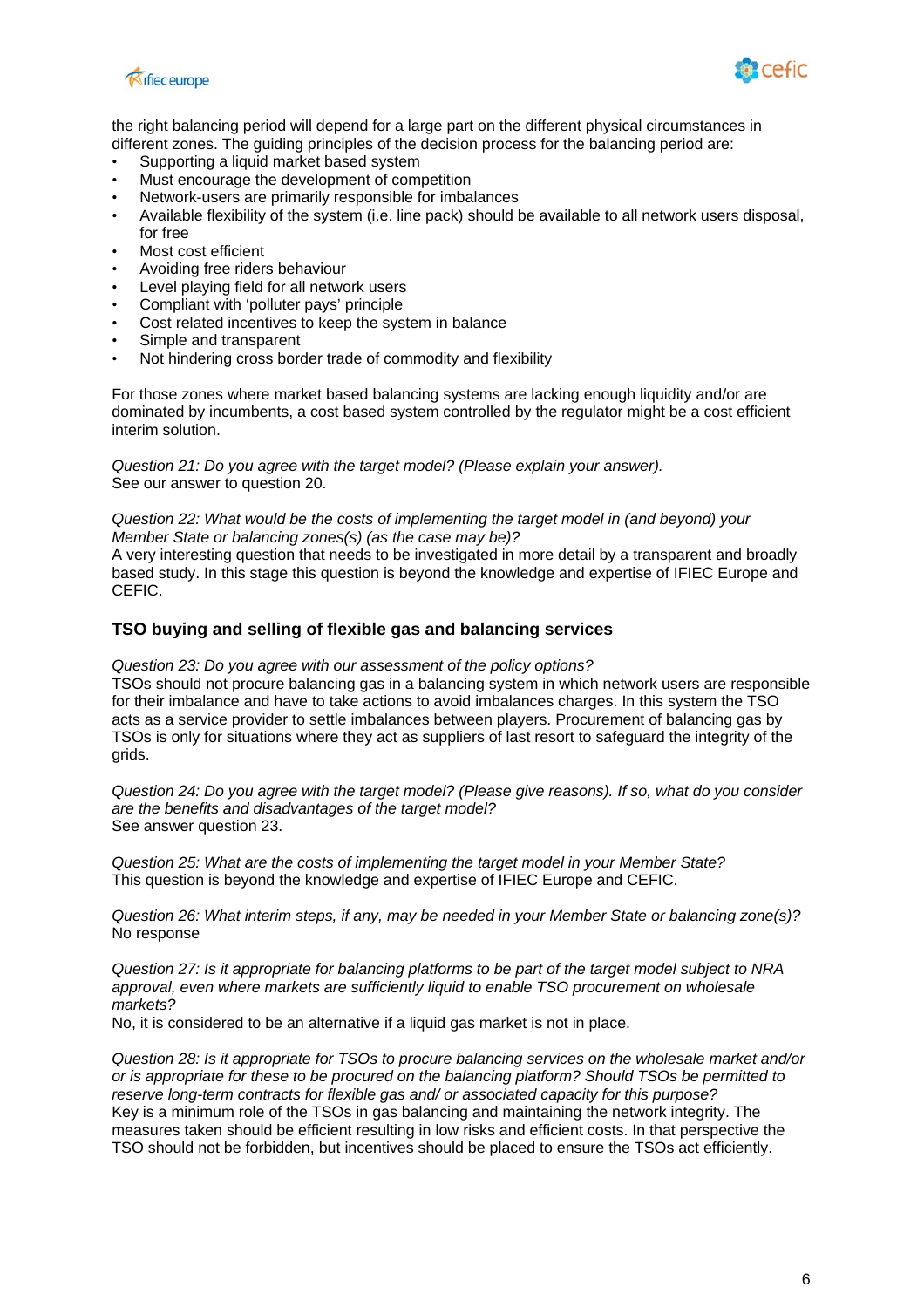



*Question 29: In your view is it possible in your market to reduce TSOs' reliance on long-term products? If so, how may this be best achieved?* 

These steps could be different for each individual country; we therefore leave it to representatives in individual Member States to respond.

# **Imbalance Charges**

*Question 30: Do you agree with our assessment of the policy options?*  IFIEC Europe and CEFIC favour the wholesale market procurement as the gas balancing than contributes to the liquidity of the gas market, whereas a separate gas balancing market or platform does not. Options such as negotiated contracts and tendering procedures are not preferred and only an interim option as long as a liquid gas market is not in place.

*Question 31: Do you agree that methods for calculating imbalance charges should be harmonised? If so please explain what the benefits may be. If not, please explain why not.*  Example: symmetric prices (short and long)

Yes, IFIEC Europe and CEFIC favour a system in which methods for calculating imbalance charges are harmonised. This will retrain market participants for arbitrage. To avoid network users abusing any information provided by the TSO (for keeping the system in balance), the NRA's should have proper remedies.

*Question 32: What are your views of the target model? In particular, please provide your views on: - Whether an imbalance charge should be applied when TSOs do not take balancing actions;*  In cases where the TSO does not need to take balancing actions, the balancing price should reflect the gas price on the wholesale market, without any mark-ups.

#### *- What the imbalance charge should be based on, if it is applied when the TSO has not taken a balancing action, whether imbalance charges should be dual or single priced; - Whether imbalance charges should be based on the marginal price.*

The imbalance charges should be based on a single price method; the price that network users receive for helping to reduce the overall system imbalance should be equal to the price network users have to pay that contributes to the overall imbalance. This price should be based on a marginal price established by an independent transparent and liquid platform like an exchange.

### *Question 33: What would be the costs and benefits of implementing your preferred options in your Member State?*

The ultimate goal is to keep the total costs of the balancing system as low as possible. Moreover the costs and benefits of the system have to be shared on a fair basis. An estimation of the total costs and benefits is difficult and could be different for each country.

### *Question 34: What are your views on the interim steps in the document?*

As an interim step, ERGEG proposes to charge the imbalance via a proxy, which is based on the prices in different wholesale markets with the inclusion or a price uplift. IFIEC Europe and CEFIC are reluctant to support this proposal, because the proxy can substantially deviate the costs incurred by the TSO to recover the balance. Price differences could also cause undesired incentives like arbitrage.

# **Cross-border cooperation**

### *Question 35: Are there any other relevant policy options on cross-border cooperation that should have been included in this section?*

IFIEC Europe and CEFIC agree with ERGEG that cross-border co-operation would be beneficial to encourage market integration and that further work is to be done by TSOs to develop proposals for cross-border balancing first and to analyse the costs and benefits of such proposals.

*Question 36: Do you agree with our assessment of the policy options in this section?*  See answer to question 35.

*Question 37: Are Operational Balancing Accounts (OBAs) useful to deal with steering differences? Should the network code make it mandatory on TSOs to put in place OBAs?*